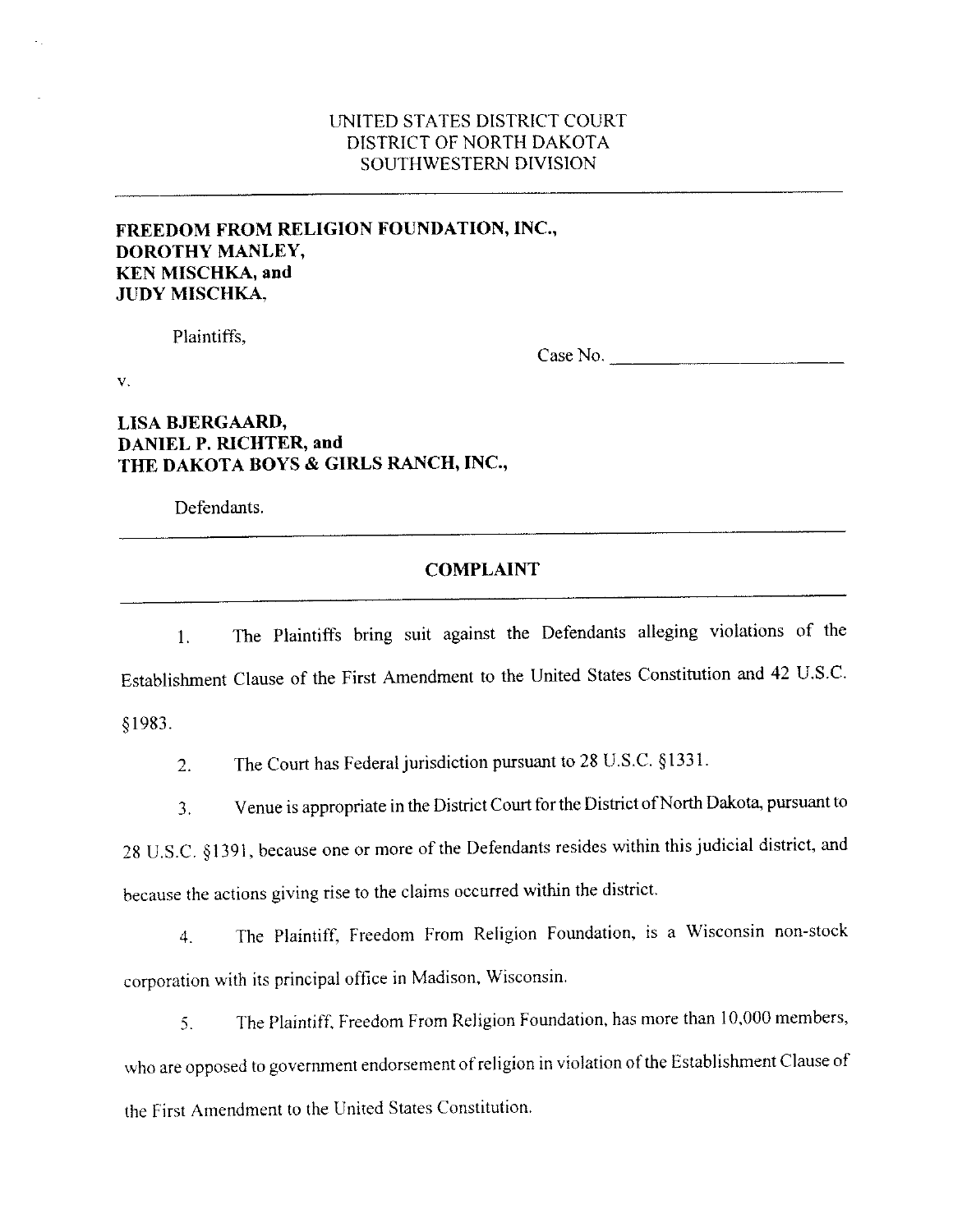*6.* The membership of the Plaintiff, Freedom From Religion Foundation, includes North Dakota residents who pay taxes to the State of North Dakota.

7. The organizational purpose of the Plaintiff, Freedom From Religion Foundation. is to protect the fundamental constitutional principle prohibiting government endorsement of religion, which the Foundation does by representing and advocating on behalf of its members.

**8.** The Plaintiff, Freedom From Religion Foundation, in its representational capacity, and including its resident North Dakota taxpayers, is opposed to the use of taxpayer appropriations to advance and promote religion.

9. The Plaintiff, Dorothy Manley, is an adult individual residing in Mandan, North Dakota, **and** she is a North Dakota taxpayer who is opposed to the use of taxpayer appropriations to advance, endorse, and/or promote religion.

**10.** The Plaintiffs, Ken Mischka and Judy Mischka, are adult individuals residing in Valley City, North Dakota, and they are North Dakota taxpayers who are opposed to the use of State taxpayer appropriations to advance, endorse, and/or promote religion.

11. The Defendant, Lisa Bjergaard, is the Director of the Division of Juvenile Services, within the North Dakota Department of Corrections and Rehabilitation; Ms. Bjergaard has a business address of 3100 Railroad Avenue, Bismarck, ND 58501; Ms. Bjergaard is sued in her official capacity.

12, The Defendant, Daniel P. Richter, is the Director of the Ward County Social Services Department, with a business address **at** 400 22nd Avenue N.W.. P. *0.* Box 2209. Minot, **ND** 58702; Mr. Richter is sued in his official capacity.

13. The North Dakota Division of Juvenile Services is a duly organized North Dakota State public agency that is funded with North Dakota taxpayer appropriations.

 $\overline{2}$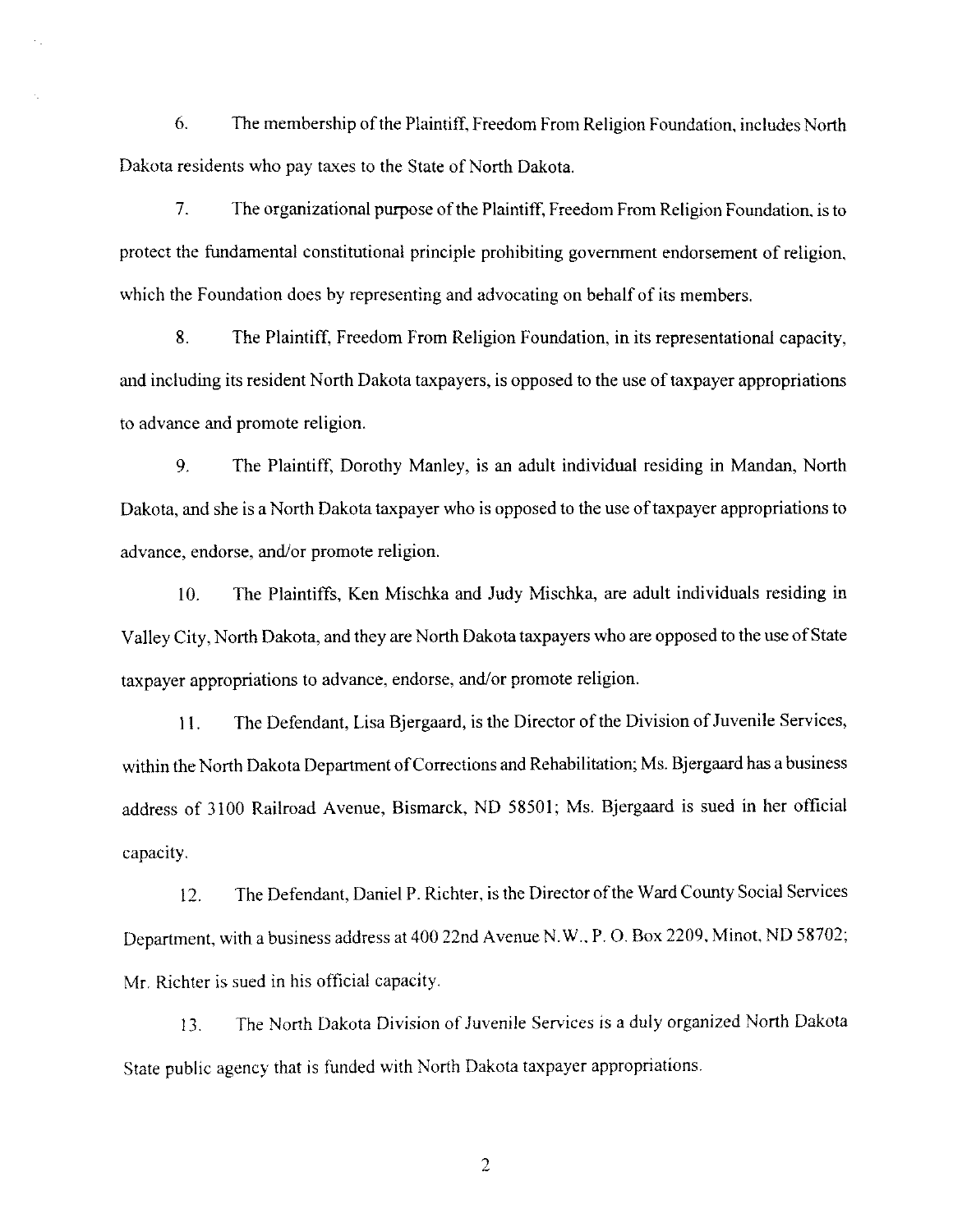14. The Ward County Department of Social Services is a duly organized North Dakota public agency that is funded **from** North Dakota taxpayer appropriations and local taxpayer appropriations.

**15.** The Defendant, Dakota Boys & Girls Ranch, is a private organization, receiving taxpayer appropriations, with operations located in Minot, **Fargo,** and Bismarck, North Dakota; the Dakota Boys & Girls Ranch provides residential services to teenage children referred for treatment by government social service agencies; the Dakota Boys & Girls Ranch is included as an interested party whose public funding is **being** challenged by this suit.

**16,** The Dakota Boys & Girls Ranch, through its staff, attempts to modify behavior by directing children to find faith in the Lord Jesus Christ.

17. The children who are committed to Dakota Boys & Girls Ranch are instructed to rely on the love of Jesus Christ to cope with their emotional and behavioral problems.

**18.** The Dakota Boys & Girls Ranch purports to address the spiritual "needs" of the children committed to its care.

**19,** The Dakota Boys & Girls Ranch is an avowedly Christian organization, and is **an**  integral part of the evangelizing effort of the Lutheran Church/Missouri Synod, and the Evangelical Lutheran Church in America, the Dakota Boys  $\&$  Girls Ranch, participating in the ministry of Jesus Christ, including by instructing children to accept Christ as their Savior.

20. The Dakota Boys & Girls Ranch provides services to children in the context of an explicitly Christian community, including post-release mentoring services, which are publicly funded with taxpayer appropriations.

*2* **1.** The Dakota Boys & Girls Ranch implements a philosophy holding that the spiritual needs of committed children must be identified and met.

 $\overline{3}$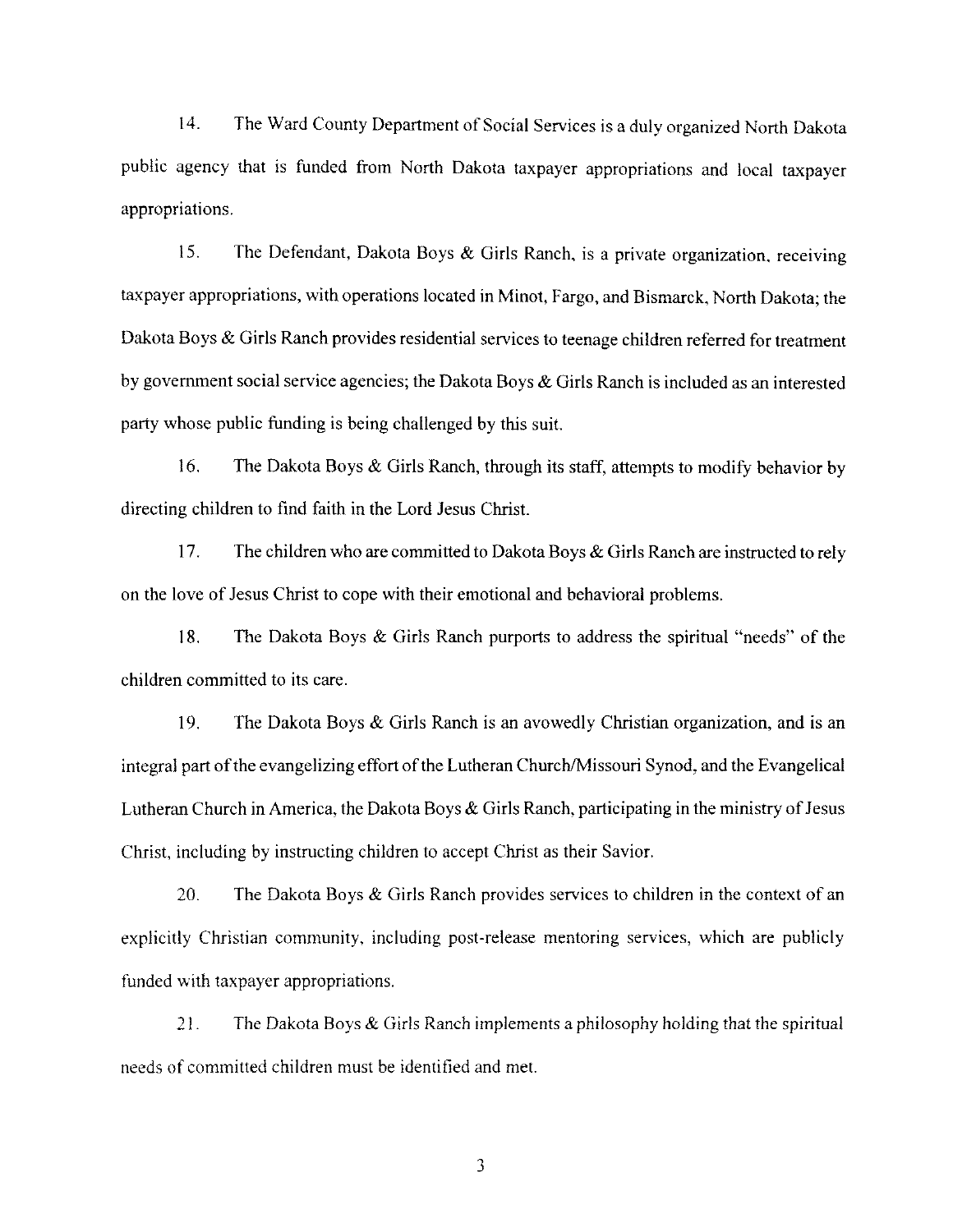*22.* Programming at the Dakota Boys & Girls Ranch incorporates Biblical teachings; being a Lutheran agency, the Dakota Boys & Girls Ranch subscribes to the three Ecumenical Creeds and the Lutheran Confessions.

**23.** Programming at the Dakota Boys & Girls Ranch includes weekly Spiritual Life Groups activities, church attendance or other spiritual activities on Sundays, individual discussions with spiritual life staff, and prayers at meals.

**24.** Other Christian programming at the Dakota Boys & Girls Ranch includes baptism, confirmation studies, devotions, Bible studies, and discussion groups.

**25.** Non-Christian religious services are not allowed on the premises of the Dakota Boys & Girls Ranch.

26. Each cottage at the Dakota Boys & Girls Ranch has a designated Spiritual Life Specialist, who is a direct care person responsible for the spiritual life of the committed children.

27. Each cottage at the Dakota Boys & Girls Ranch has Spiritual Life Groups; a **typical**  group views videos or reads the Bible, followed by discussions of what the children have seen or heard.

**28.** All activities at the Dakota Boys & Girls Ranch incorporate a Christian theme.

**29.** The mission of the Dakota Boys & Girls Ranch is to help children succeed in the name of Jesus Christ.

**30.** The Dakota Boys & Girls Ranch is a Recognized Social Ministry Organization of the Lutheran Church/Missouri Synod, and the Dakota Boys & Girls Ranch is affiliated with the Social Ministry Organization of the Evangelical Lutheran Church in America.

3 **1,** The Dakota Boys & Girls Ranch provides services to vulnerable youth who are experiencing severe emotional disorders.

 $\overline{4}$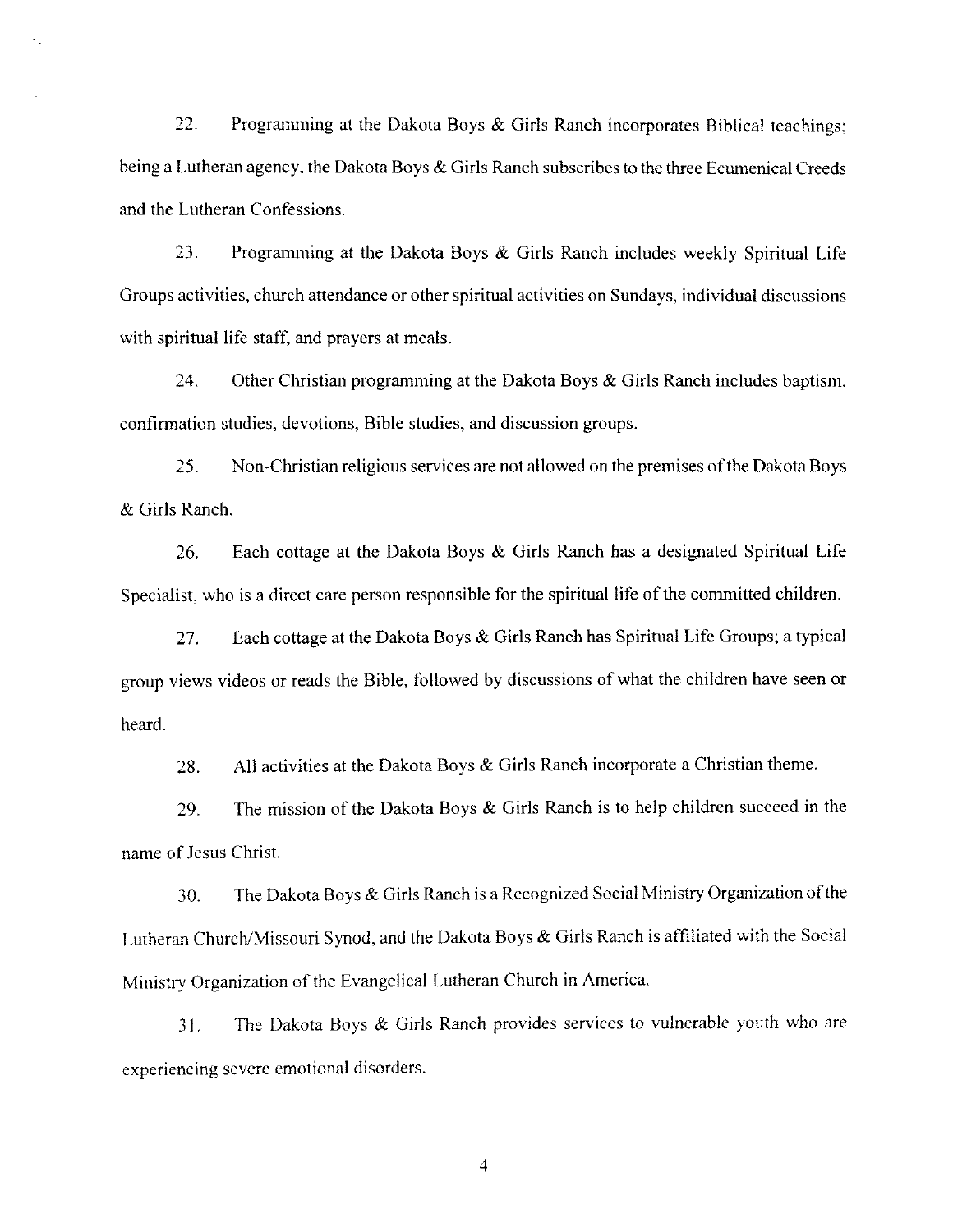32. The Dakota Boys & Girls Ranch purports to provide a spiritual foundation for each committed child on an individual basis in a Christian atmosphere.

33. **An** explicitly Christian perspective embodies all of the services provided by the Dakota Boys & Girls Ranch.

**34.** The Dakota Boys & Girls Ranch embraces a Christ-centered environment in all of its activities, including post-release mentoring services.

**35.** The Dakota Boys & Girls Ranch considers personal security and well being to require a close relationship with God.

*36.* According to the message of the Dakota Boys & Girls Ranch, that is communicated to the resident children, God has a plan and His plan includes the children at the Dakota Boys  $\&$  Girls Ranch; the Dakota Boys & Girls Ranch teaches that Christ chose to love, live, and die for all people, and that Jesus sits **at** the right hand of God,

**37.** The Dakota Boys & Girls Ranch wants the children committed there to know Christ as Lord and Savior and to realize His strategy.

**38.** Public agencies referring children to the Dakota Boys & Girls Ranch are responsible for paying for the care and treatment provided to each child in placement.

39. Christian beliefs and standards are integrated into the fabric of the treatment services provided by the Dakota Boys & Girls Ranch.

**40.** Children *are* committed to the Dakota Boys & Girls Ranch, without their consent, by county social service agencies or the North Dakota Department of Juvenile Services.

**4** 1. Children placed at the Dakota **Boys** & Girls Ranch are interviewed initially by the Spiritual Life Advisor for the cottage in which they are assigned; the Spiritual Life Advisor assesses the spiritual status and "needs" of each child.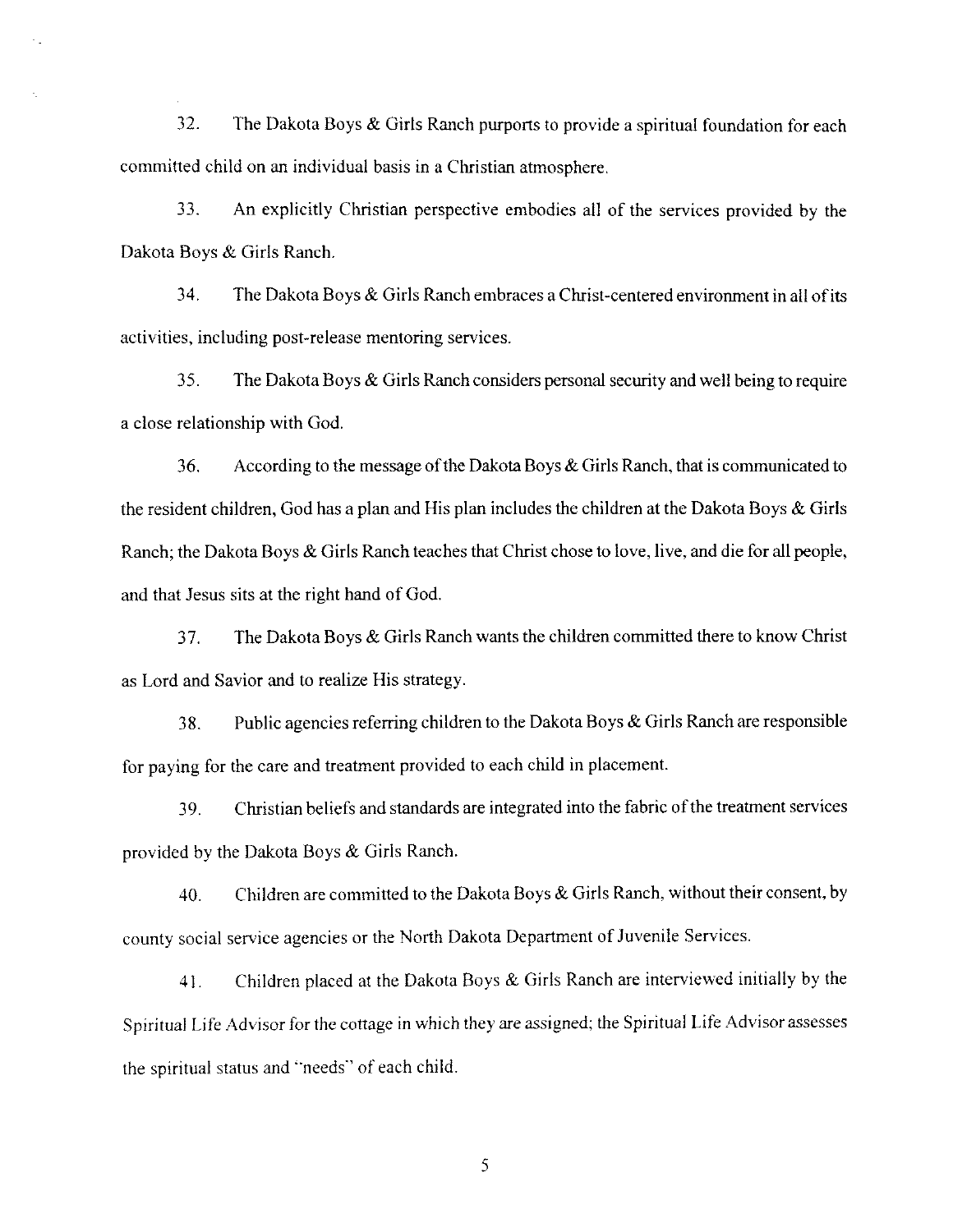42. Spirituality premised on Christian beliefs is an integral part of the therapeutic treatment plan for each child at the Dakota Boys & Girls Ranch.

**43.** Children are disciplined for refusing to participate in the spiritual aspects of their therapeutic treatment **plan,** including suspension of privileges; prolongation of commitment at the Dakota Boys & Girls Ranch; compelled writing assignments to explain personal religious beliefs. Refusal to participate in religious activities is considered non-participation in a child's treatment plan.

44. Staff at the Dakota Boys & Girls Ranch are instructed to indoctrinate committed children; staff also are evaluated on adherence to the religious mission of the Dakota Boys & Girls Ranch; staff is not permitted to promote any religion or belief except Christianity.

**45.** Behavior modification is encouraged at the Dakota Boys & Girls Ranch by characterizing unwanted behaviors as an offense or corruption in the eyes of Jesus Christ.

46. The Defendants, Bjergaard and Richter, in their official capacities, oversee and are responsible for the disbursement of taxpayer appropriations, including appropriations that are used to pay for the costs of residential treatment of children committed to the Dakota Boys & Girls Ranch, as well as post-release mentoring services.

**47.** Children are committed to the Dakota Boys & Girls Ranch by a variety of North Dakota public entities, including the North Dakota Department of Juvenile Services and the Ward County Department of Social Services, as well as many other local Departments of Social Services.

**48.** Referrals by the State and the County to the Dakota Boys & Girls Ranch are funded with taxpayer appropriations, including North Dakota taxpayer appropriations and Ward County taxpayer appropriations; County appropriations include appropriations received from *the* **State of**  North Dakota.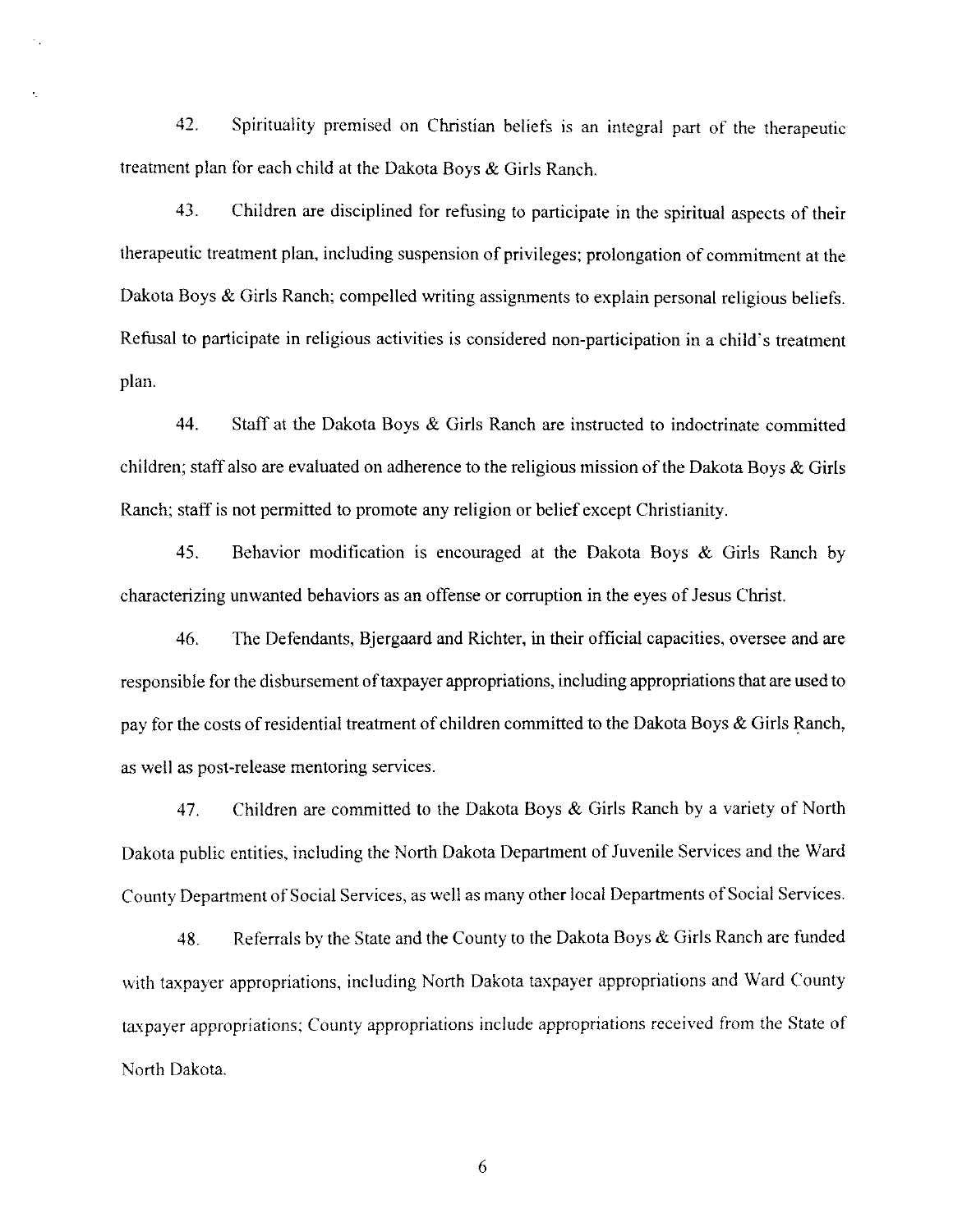49. Referrals to the Dakota Boys  $\&$  Girls Ranch by the North Dakota Department of Juvenile Services and the Ward County Social Services Department are made under the direction of the Defendants Bjergaard and Richter, who are responsible respectively for the activities of the North Dakota Department of Juvenile Services and the Ward County Department of Social Services.

**50.** The activities of the Dakota Boys & Girls Ranch are paid for, in part, through State taxpayer-supported appropriations, disbursed at the direction of the Defendants.

**<sup>5</sup>**1. The Dakota Boys & Girls Ranch engages in activities that promote religion.

**52.** The Defendants, through their actions in referring children to the Dakota Boys & Girts Ranch, supported by taxpayer appropriations, promote the integration of religion as a component of the services delivered to the children.

**53.** The Dakota Boys & Girls Ranch integrates religion as a substantive integral component of the services provided to children committed to the Dakota Boys & Girls Ranch.

**54.** The Defendants, through their actions, promote the integration of religion as **an**  inherent component of the services provided to children committed to the **Dakota** Boys & Girls Ranch, as a result of the taxpayer appropriations disbursed by the Defendants to the Dakota Boys & Girls Ranch.

**55.** The actions of the Defendants violate the Establishment Clause of the First Amendment to the United States Constitution and Sec. 1983 of Title 42 of the United States Code.

**56.** The Defendants' actions have violated the fundamental principle prohibiting government endorsement of religion by disbursing taxpayer appropriations for the operation of a faith-based organization that includes the integration of religion as an inherent component of services provided.

*57.* The activities of the Defendants, by authorizing the disbursement of funds to the Dakota Boys & Girls Ranch, impermissibly advance, endorse, and promote the establishment of

 $\overline{7}$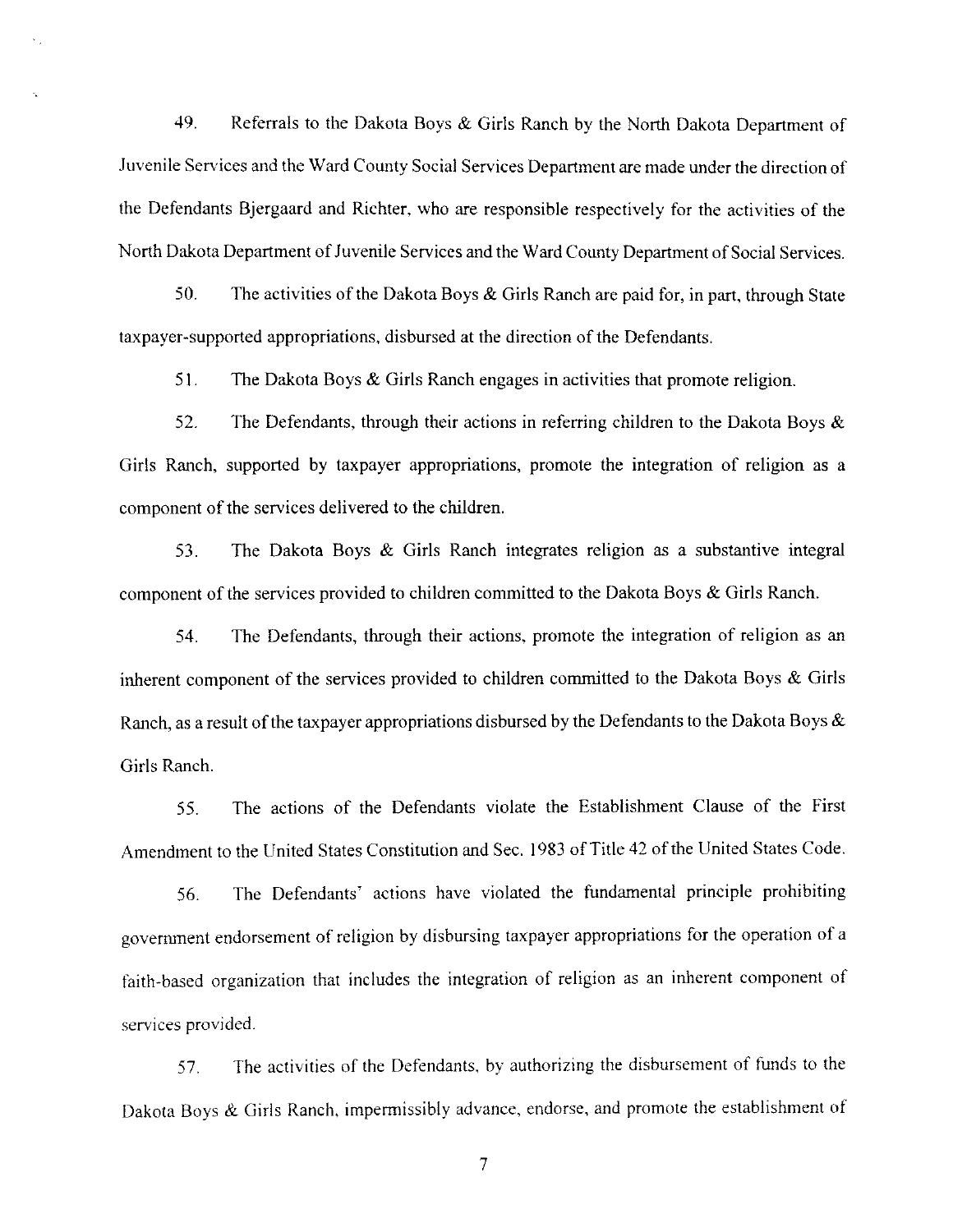religion in violation of the Establishment Clause of the First Amendment to the United States Constitution.

**58.** The use of North Dakota taxpayer funds to pay for services provided to children committed to the **Dakota** Boys & Girls Ranch violates the Establishment Clause of the First Amendment to the United States Constitution because taxpayer funds are used to support the operations of a faith-based organization whose mission is to integrate religious indoctrination as **an**  indivisible component of services delivered to committed children.

**59.** Religious indoctrination is an integral component of the services provided by the Dakota Boys & Girls Ranch, which indoctrination is supported by taxpayer appropriations through the actions of the Defendants.

**60.** North Dakota taxpayer appropriations are disbursed to fund the activities of the Dakota Boys & Girls Ranch as a result of decisions for which the Defendants are responsible.

**61.** Patently religious principles dominate the approach to services provided by the Dakota Boys & Girls Ranch, which approach includes explicitly religious content integrated into services provided to committed children.

**62.** The involvement of the Defendants on behalf of the North Dakota Department of Juvenile Services and the Ward County Department of Social Services constitutes governmental approval of the religious content integrated into the services provided by the Dakota Boys & Girls Ranch.

63. The actions of the Defendants have occurred under color of State law.

**64.** The Defendants' actions give the appearance of governmental endorsement of religion.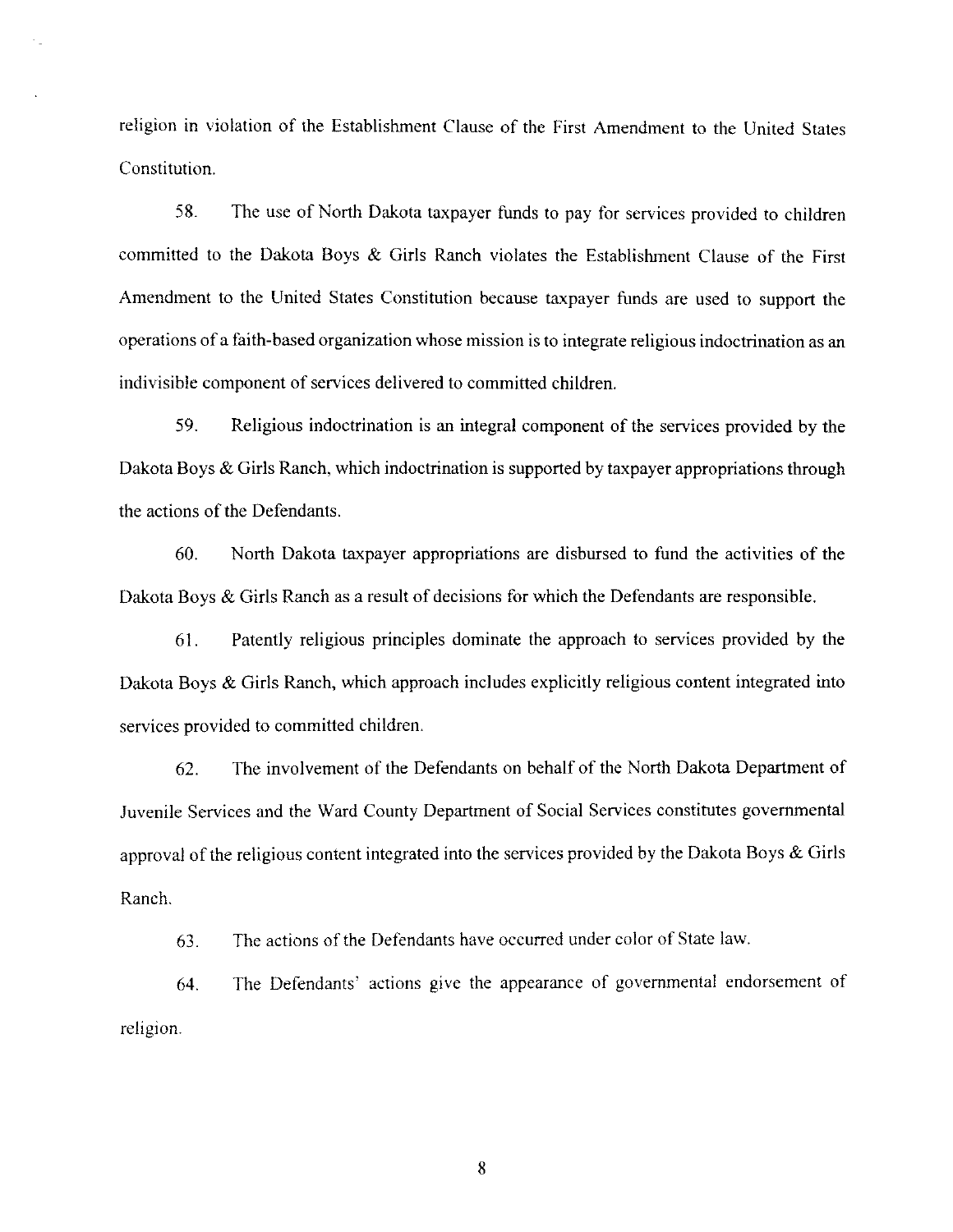**65.** The Defendants' actions convey a message that religion is favored. preferred. and promoted, and the programming procured by the Defendants is cloaked in traditional indicia of governmental endorsement.

**66.** The actions of the Defendants violate 42 **U.S.C. 8** 1983 because the Defendants are violating the United States Constitution while acting under color of State law.

**67.** The funds appropriated by the Defendants to the Dakota Boys & Girls Ranch are derived from amounts paid by residents of the **State** of North Dakota, including resident North Dakota taxpayers who are members of the Plaintiff organization, Freedom From Religion Foundation.

**68.** The actions of the Defendants, in violating the Establishment Clause of the First Amendment to the United States Constitution and *5* 1983 of Title 42 of the United States Code, are injurious to the interests of the Plaintiffs because the Defendants' actions compel the Plaintiffs to support the establishment, endorsement, and advancement of religion through taxpayer funding of programmatic religious indoctrination.

WHEREFORE, the Plaintiffs demand judgment **as** follows:

A. For a declaration that the actions of the Defendants violate the Establishment Clause of the First Amendment to the United States Constitution and 42 U.S.C. \$1983.

B. For an order enjoining the Defendants from continuing to refer children to the Dakota Boys & Girls Ranch to receive services paid for with taxpayer appropriations, if religion remains integrated as a part of such services.

C. For an order enjoining the Defendants from using state and county funds to promote, advance, or endorse the establishment of religion, **including** disbursements made to the **Dakota** Boys & Girls Ranch.

D. For judgment awarding such further relief as the Court deems **just** and equitable.

 $\overline{Q}$